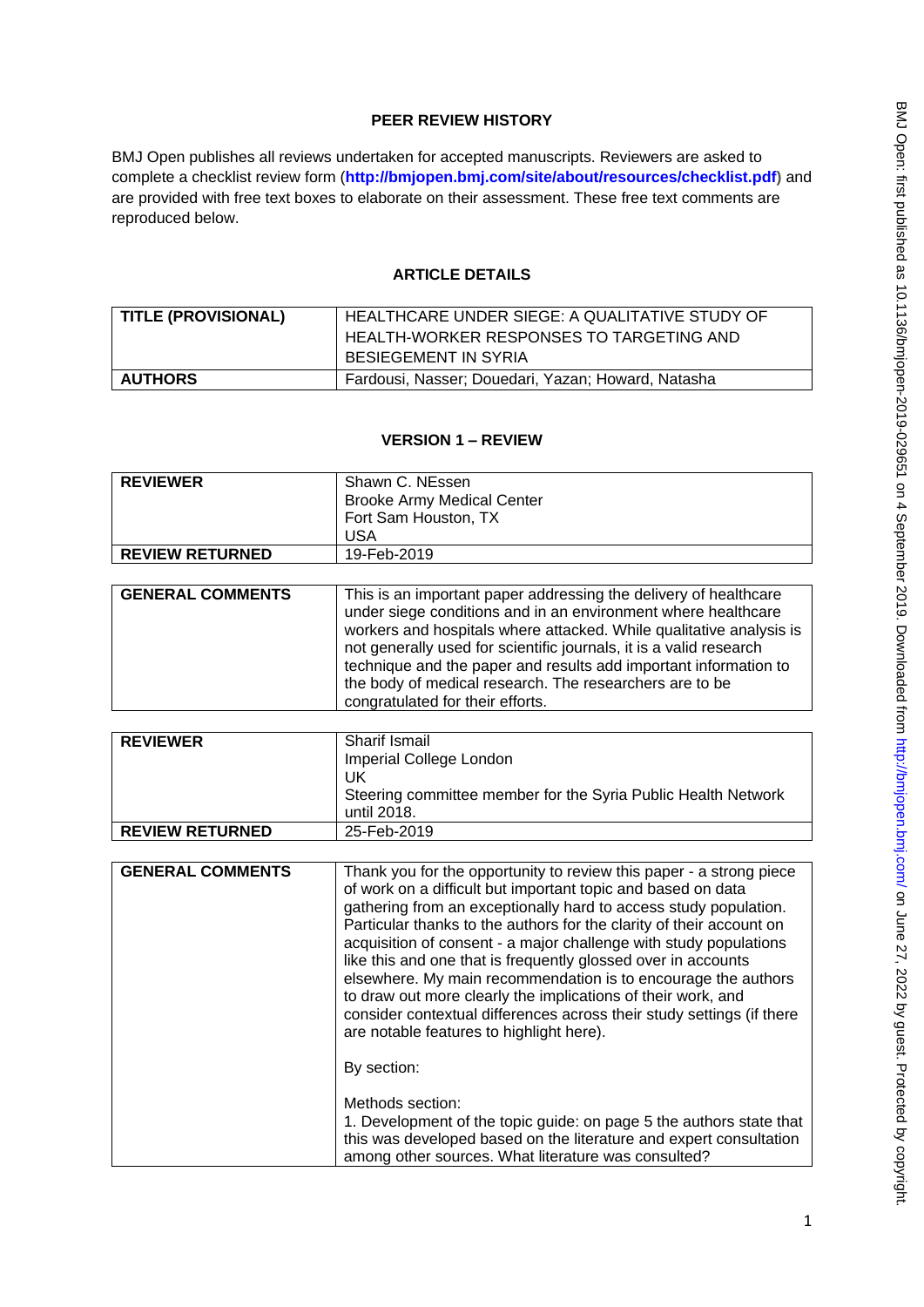| 2. Confidentiality: on page 5 the authors state that participants<br>were sent transcripts for further comment/feedback. Ensuring<br>confidentiality in electronic communication is difficult - what, if any,<br>steps were the authors able to take to address this?<br>3. Coding: were interviews analysed thematically by BOTH of the<br>interviewers, or just one? How did you ensure consistency of<br>approach in coding between the two interviewers?                                                                                                                                                                                                                                                                                                                                                                                                                                                                                                                                                                                                                                                    |
|-----------------------------------------------------------------------------------------------------------------------------------------------------------------------------------------------------------------------------------------------------------------------------------------------------------------------------------------------------------------------------------------------------------------------------------------------------------------------------------------------------------------------------------------------------------------------------------------------------------------------------------------------------------------------------------------------------------------------------------------------------------------------------------------------------------------------------------------------------------------------------------------------------------------------------------------------------------------------------------------------------------------------------------------------------------------------------------------------------------------|
| Results:<br>1. Disaggregation by location: it would be interesting to know -<br>insofar as it is possible to disclose this kind of information - how<br>observations between participants differed across the two study<br>locations. Were there distinctive aspects of the dynamics of siege<br>in Aleppo and other locations that meant the reported experiences<br>of participants were different? If so, in what ways? This matters for<br>the recommendations.                                                                                                                                                                                                                                                                                                                                                                                                                                                                                                                                                                                                                                             |
| Discussion/implications:<br>1. Protective measures: the authors identify this as a gap in the<br>literature identified by their study but do not expand on where they<br>think the key gaps that they have identified are (International legal<br>instruments? Economic measures? Other approaches?). This<br>goes to the heart of what has made some recent conflict<br>environments - including Syria but also Yemen among others -<br>such incredibly difficult ones for health workers to operate in, but<br>meaningful solutions are in short supply. Is there anything further<br>the authors can add here?<br>2. Broader recommendations: I was not wholly clear what the<br>authors' recommendations for improving preparedness were.<br>There is discussion of online training for example - but what would<br>this cover, and what evidence of effectiveness for these<br>interventions can the authors cite (there is literature on remote<br>training support, a lot of this from the Syria crisis although less<br>focused on siege and the practicalities of trauma care delivery<br>admittedly)? |

| <b>REVIEWER</b>         | Rohini J Haar                                                                                                                                                                                                                                                                                                                                                                                                                                                                                                                                                                                                                                                                                                                                                                                                                                                                                                                                                                                                                                                                                                |
|-------------------------|--------------------------------------------------------------------------------------------------------------------------------------------------------------------------------------------------------------------------------------------------------------------------------------------------------------------------------------------------------------------------------------------------------------------------------------------------------------------------------------------------------------------------------------------------------------------------------------------------------------------------------------------------------------------------------------------------------------------------------------------------------------------------------------------------------------------------------------------------------------------------------------------------------------------------------------------------------------------------------------------------------------------------------------------------------------------------------------------------------------|
|                         | University of California, Berkeley. School of Public Health.                                                                                                                                                                                                                                                                                                                                                                                                                                                                                                                                                                                                                                                                                                                                                                                                                                                                                                                                                                                                                                                 |
|                         | United States of America.                                                                                                                                                                                                                                                                                                                                                                                                                                                                                                                                                                                                                                                                                                                                                                                                                                                                                                                                                                                                                                                                                    |
| <b>REVIEW RETURNED</b>  | 04-Mar-2019                                                                                                                                                                                                                                                                                                                                                                                                                                                                                                                                                                                                                                                                                                                                                                                                                                                                                                                                                                                                                                                                                                  |
|                         |                                                                                                                                                                                                                                                                                                                                                                                                                                                                                                                                                                                                                                                                                                                                                                                                                                                                                                                                                                                                                                                                                                              |
| <b>GENERAL COMMENTS</b> | Dear Authors, Thank you for looking at this excellent and<br>understudied research topic. I think it is desperately needed and<br>wonderful to see it being done locally. Overall, I think this paper<br>does an excellent job of reviewing the literature, outlining the<br>methodology and results and presenting solid conclusions. The<br>following comments are an attempt to clarify and improve the<br>manuscript but should be taken in the light that overall, this is good<br>work.<br>Broad comments:<br>- consider reframing the paper and the conclusions as 'advice for<br>future beseigements and how to deal with reconstruction in syria'--<br>that might make it more relevant for a broad readership. What did<br>the syrian doctors learn that might be useful in another war? in a<br>different place? I think many others can put that learning into use if<br>framed that way, rather than a "this is what happened here"<br>framework. In that context, need to realy think about, can you plan<br>for beseigment?<br>- might be useful to compare and contrast Ghouta and Aleppo to |
|                         | see if different reactions to the same problems yeilded different                                                                                                                                                                                                                                                                                                                                                                                                                                                                                                                                                                                                                                                                                                                                                                                                                                                                                                                                                                                                                                            |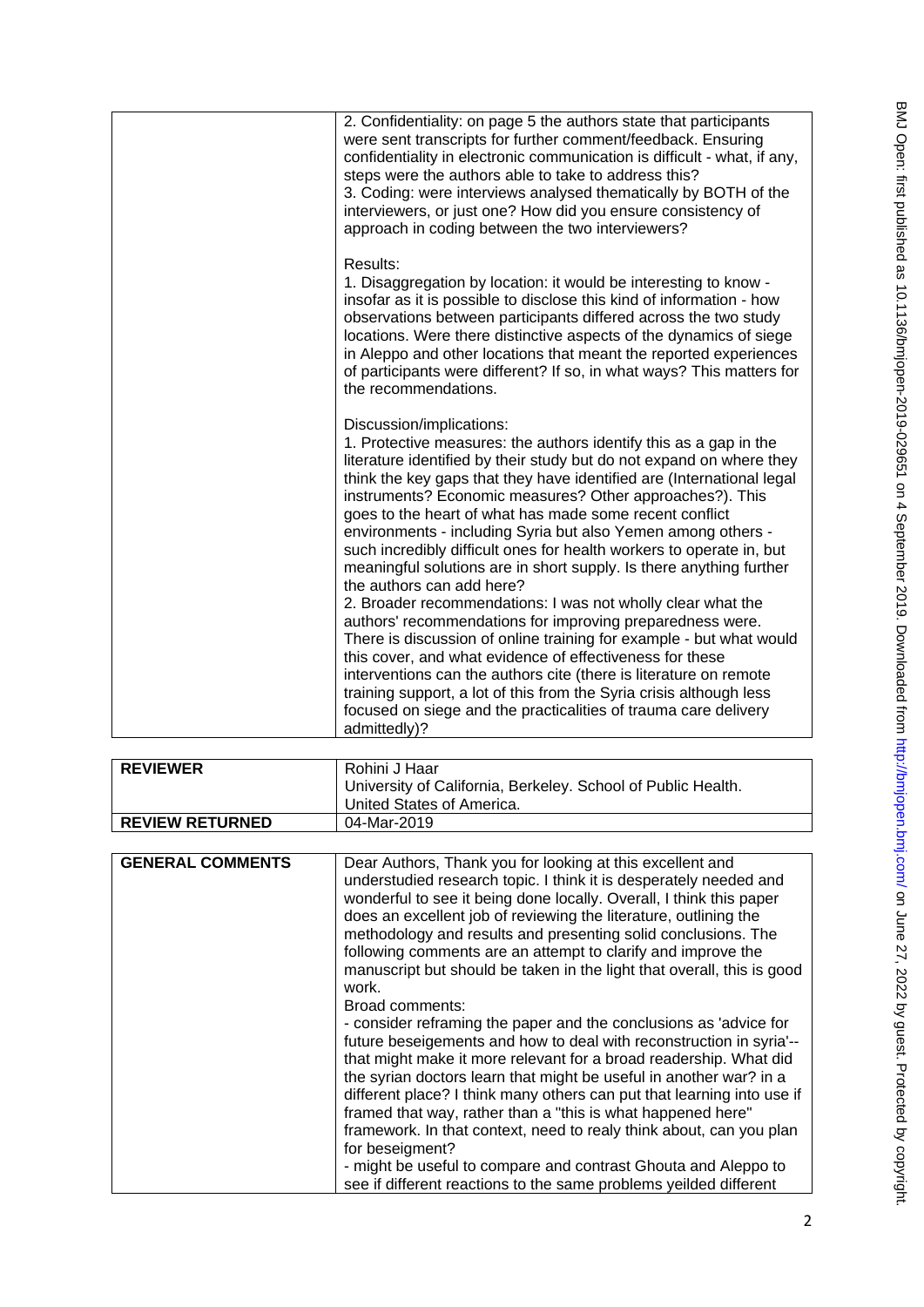| results? you said aleppo was more prepared-- did that pay off? is<br>that just comparing apples to oranges?<br>- I would try to keep the organization really clear from the start.<br>You say interviews fcused on targeting of health and beseigment,<br>and mass casualties. I would restructure that as: (1) general<br>responses to conflict events (mass casualties, etc), (2) responses<br>to beseigment and (3) responses to targeted attacks on health.<br>then I would go through the entire paper and make sure every<br>single section has the same organization, in the same order, with<br>the same titles. You generally do this but tightening it up more<br>would make it easier to read.<br>- strongly reconsider the 'weaponization' framework. I see that you<br>describe healthcare attacks but I'm not sure in this case, that you<br>are proving that healthcare is being weaponized. moreover, that is<br>not an accepted framework beyond a single paper, if I remember<br>correctly, that defined it. Stick to the standard IHL framework and<br>definitions.<br>- even though this is a qualitative work, we still need at least one<br>table showing the basic demographics of the health wrokers you<br>interviewed. Age, gender, years working, speciality or training, etc.<br>That will help us understand who exactly you interviewed which is<br>completely missing now. |
|-----------------------------------------------------------------------------------------------------------------------------------------------------------------------------------------------------------------------------------------------------------------------------------------------------------------------------------------------------------------------------------------------------------------------------------------------------------------------------------------------------------------------------------------------------------------------------------------------------------------------------------------------------------------------------------------------------------------------------------------------------------------------------------------------------------------------------------------------------------------------------------------------------------------------------------------------------------------------------------------------------------------------------------------------------------------------------------------------------------------------------------------------------------------------------------------------------------------------------------------------------------------------------------------------------------------------------------------------------------------------------------------------------------|
| Specific feedback:<br>- abstract is sort of disorganized. I'd use the above structure and<br>rewrite it under the three headings in both the results and the<br>conclusions sections. I'd avoid the weaponization term in the<br>keywords-- but perhaps I'm biased that I don't think that term is<br>well accepted or understood.<br>- you do a good job in the background definiing health attacks, IHL                                                                                                                                                                                                                                                                                                                                                                                                                                                                                                                                                                                                                                                                                                                                                                                                                                                                                                                                                                                                 |
| and beseigement-- nice work<br>- the 522K people dead is a total estimate-- please highlight that<br>these numbers are not verfiied or confirmed anywhere-- they are<br>just a huge guess and could be much much higher. I might even<br>stick with "unknown estimated dead" and avoid sticking a wrong<br>number on it.                                                                                                                                                                                                                                                                                                                                                                                                                                                                                                                                                                                                                                                                                                                                                                                                                                                                                                                                                                                                                                                                                  |
| - for 542 attacks on health-- please qualify that as "at least 542"<br>and that is just PHR data. other groups have different numbers,<br>but I don't know the totals for those. again, this is not fully verified<br>data. ITs still the fog of war<br>- page 3, line 32-- "refrain from violence against those (PEOPLE?)<br>- page 3, line 29 and 51-- why are these quotes in italics?                                                                                                                                                                                                                                                                                                                                                                                                                                                                                                                                                                                                                                                                                                                                                                                                                                                                                                                                                                                                                 |
| - page 4, line 4-5: standardize n=XX, (percentage) for all the same<br>way<br>- Methods: nice work! I'm impressed you could get written consent<br>inside beseiged Syria!                                                                                                                                                                                                                                                                                                                                                                                                                                                                                                                                                                                                                                                                                                                                                                                                                                                                                                                                                                                                                                                                                                                                                                                                                                 |
| - page 6, line 34: : Underground working" is awkward. rephrase<br>that.  moving underground? underground facilities?<br>- page 6, line 48-49-- please elaborate on this idea. ITs really<br>interesting and needs to be thought out more-- perhaps another                                                                                                                                                                                                                                                                                                                                                                                                                                                                                                                                                                                                                                                                                                                                                                                                                                                                                                                                                                                                                                                                                                                                                |
| quote?<br>page 7, line 1-7-- not sure what happened to the translation but I<br>don't understand this quote. might need ot replace it with<br>something more understandable or retranslate it.                                                                                                                                                                                                                                                                                                                                                                                                                                                                                                                                                                                                                                                                                                                                                                                                                                                                                                                                                                                                                                                                                                                                                                                                            |
| page 7, line 42: dispersal is awkward. maybe "decentralization?"<br>- generally, can you put [age, gender, speciality] for each of teh<br>quotes?<br>- pge 8, line 26: how is this triage issue different from other mass                                                                                                                                                                                                                                                                                                                                                                                                                                                                                                                                                                                                                                                                                                                                                                                                                                                                                                                                                                                                                                                                                                                                                                                 |
| casulty events like natural disasters? It sounds pretty similar to<br>hurricaines etc, no? maybe consider rewriting this section to focus                                                                                                                                                                                                                                                                                                                                                                                                                                                                                                                                                                                                                                                                                                                                                                                                                                                                                                                                                                                                                                                                                                                                                                                                                                                                 |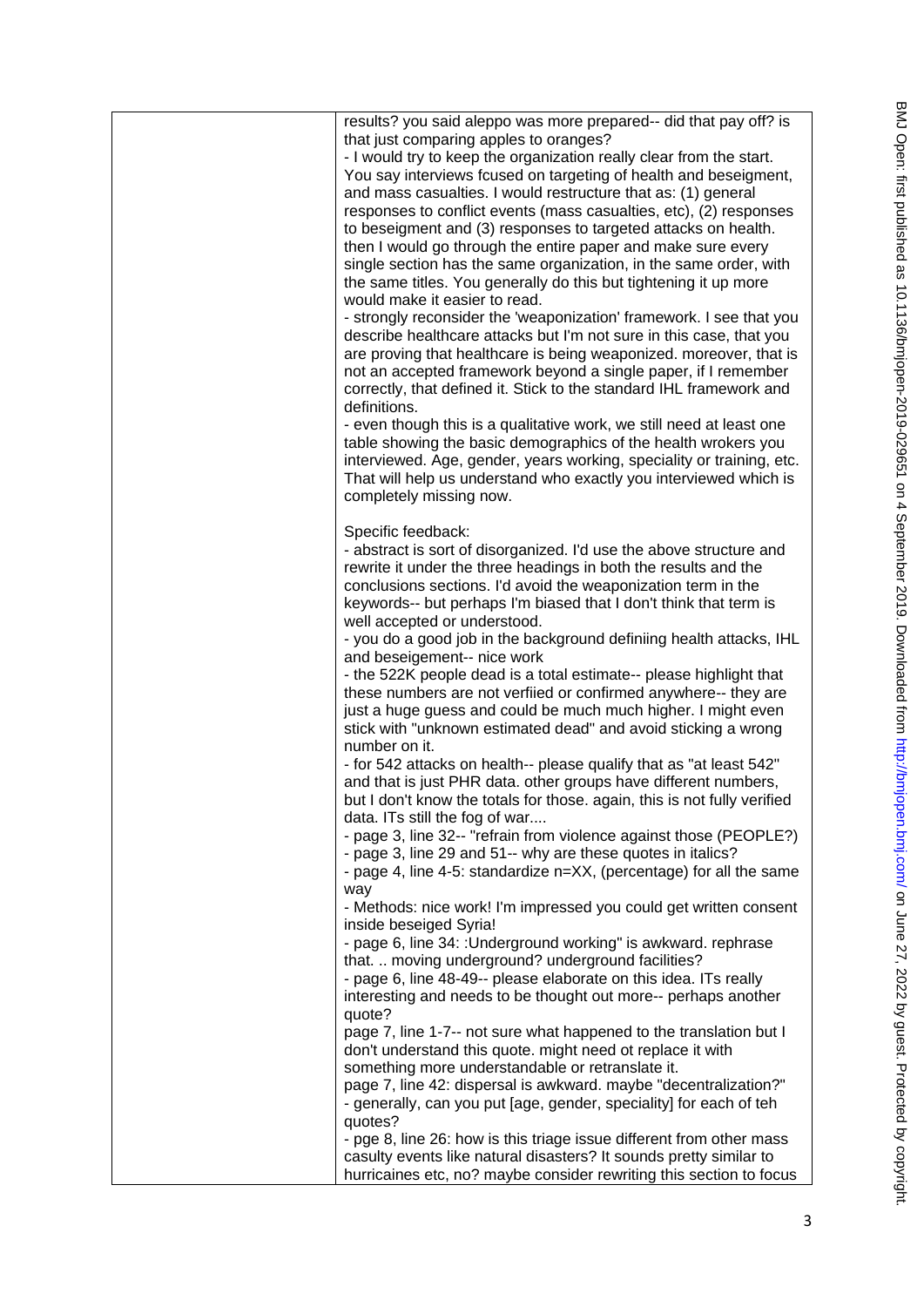| on HOW and WHERE this conflict mass casualty is interesting and<br>different from natural disasters or other triage events. maybe one<br>big thing here that you mention is the ETHICS around treating<br>people in this way-- the desperation vs. the lack of sufficient<br>skills and how that can be improved?<br>page 10, line 50-52: this is interestign that NGOs did some decent<br>trainings. Highlight this in the conclusions about mitigation<br>measures.<br>page 11, line 43-50: this quote is fantastic. really inteesting--<br>maybe continue to elaborate on this for future planning<br>Discussion: again, I think this needs to be slightly reorganized to fit<br>the headings more tightly, making it easier to read.<br>I'd also reframe this to focus on lessons learned for the future--<br>both in Syria and in other conflicts. In Syria-- how can there be<br>reparations for what happened? can the docs get some therapy?<br>can the medical school in ghouta get accreditation? funding? what<br>mitigation measures are possible now? How are things now?<br>where are teh doctors now and what do they need? and<br>internationally, can beseigments be planned for? since attacks on<br>health are frequent, perhaps they can be planned for-- what does<br>your study say about how?<br>Limtations: page 16, line 43: not "potential" as these were real<br>limitations of a previously conducted study.<br>why were women not sampled enough?<br>may need to elaborate more on where these doctors are now and |
|-------------------------------------------------------------------------------------------------------------------------------------------------------------------------------------------------------------------------------------------------------------------------------------------------------------------------------------------------------------------------------------------------------------------------------------------------------------------------------------------------------------------------------------------------------------------------------------------------------------------------------------------------------------------------------------------------------------------------------------------------------------------------------------------------------------------------------------------------------------------------------------------------------------------------------------------------------------------------------------------------------------------------------------------------------------------------------------------------------------------------------------------------------------------------------------------------------------------------------------------------------------------------------------------------------------------------------------------------------------------------------------------------------------------------------------------------------------------------------------------------------------------------------------------------|
| if that changes their perspectives?<br>references-- just check them. some are repeated.                                                                                                                                                                                                                                                                                                                                                                                                                                                                                                                                                                                                                                                                                                                                                                                                                                                                                                                                                                                                                                                                                                                                                                                                                                                                                                                                                                                                                                                         |
|                                                                                                                                                                                                                                                                                                                                                                                                                                                                                                                                                                                                                                                                                                                                                                                                                                                                                                                                                                                                                                                                                                                                                                                                                                                                                                                                                                                                                                                                                                                                                 |

## **VERSION 1 – AUTHOR RESPONSE**

Reviewer 1.1: This is an important paper addressing the delivery of healthcare under siege conditions and in an environment where healthcare workers and hospitals where attacked. While qualitative analysis is not generally used for scientific journals, it is a valid research technique and the paper and results add important information to the body of medical research. The researchers are to be congratulated for their efforts.

Response 1.1. Thank you very much.

Reviewer 2.1: Thank you for the opportunity to review this paper - a strong piece of work on a difficult but important topic and based on data gathering from an exceptionally hard to access study population. Particular thanks to the authors for the clarity of their account on acquisition of consent - a major challenge with study populations like this and one that is frequently glossed over in accounts elsewhere. My main recommendation is to encourage the authors to draw out more clearly the implications of their work, and consider contextual differences across their study settings (if there are notable features to highlight here).

Response 2.1. Thank you. We agree that this strengthens the manuscript, so have reorganised Results and Discussion to highlight any differences between settings and further draw out implications. Please also see Response 3.7 below.

Reviewer 3.1: Dear Authors, Thank you for looking at this excellent and understudied research topic. I think it is desperately needed and wonderful to see it being done locally. Overall, I think this paper does an excellent job of reviewing the literature, outlining the methodology and results and presenting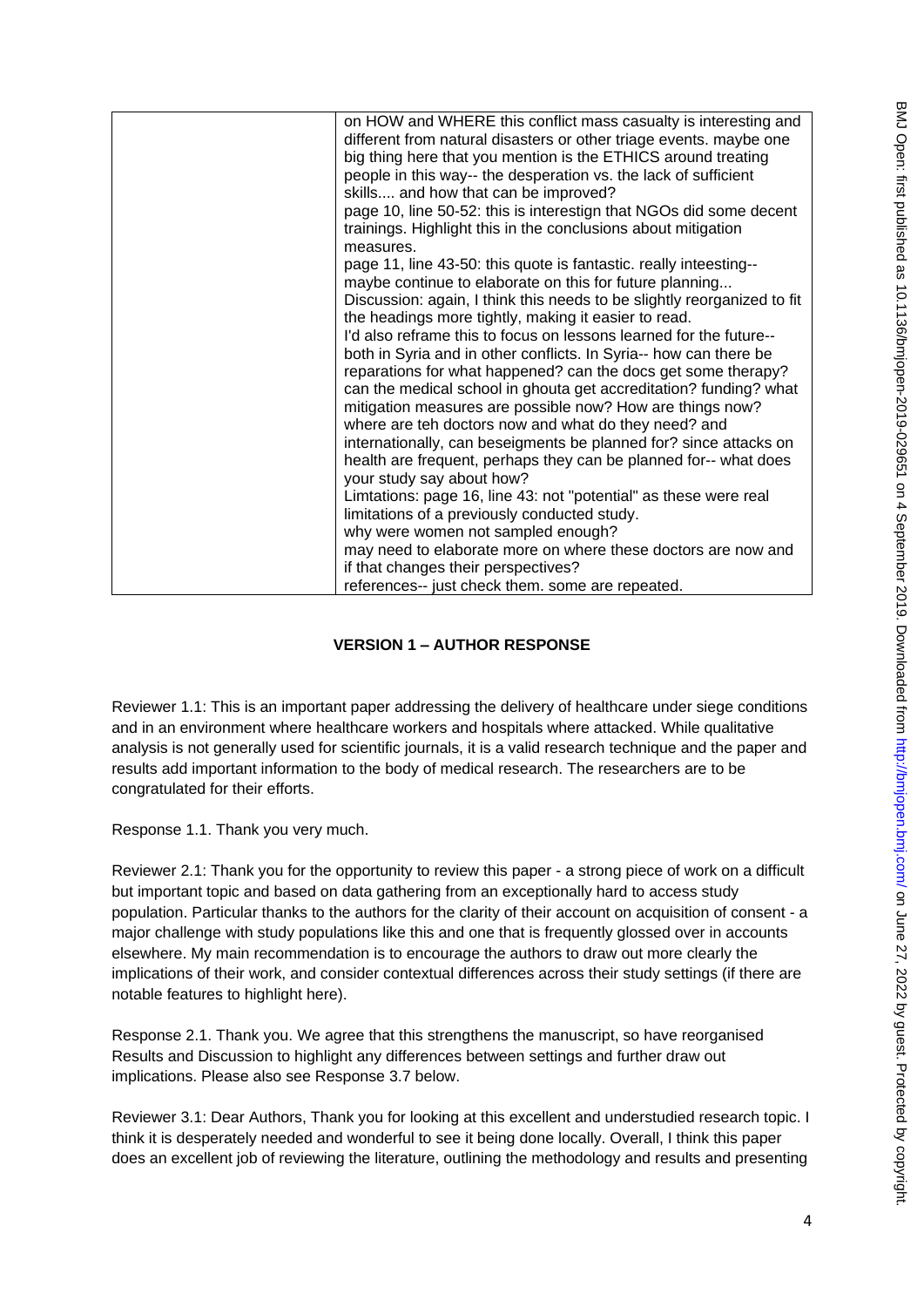solid conclusions. The following comments are an attempt to clarify and improve the manuscript but should be taken in the light that overall, this is good work.

Response 3.1. Thank you very much.

Reviewer 3.2: consider reframing the paper and the conclusions as 'advice for future beseigements and how to deal with reconstruction in syria'-- that might make it more relevant for a broad readership. What did the syrian doctors learn that might be useful in another war? in a different place? I think many others can put that learning into use if framed that way, rather than a "this is what happened here" framework. In that context, need to realy think about, can you plan for beseigment?

Response 3.2. We agree this makes sense. In addition to clarifying the structure, we have reframed the Discussion particularly to highlight lessons for other similar settings under each theme (pp 15-18).

Reviewer 3.3: might be useful to compare and contrast Ghouta and Aleppo to see if different reactions to the same problems yielded different results? you said aleppo was more prepared-- did that pay off? is that just comparing apples to oranges?

Response 3.3. Thank you for your comment. To clarify as much as possible, we revised introductory sentences as: "The Eastern Aleppo siege was characterised by an acute and heavy military offensive (July-December 2016), while the siege of Ghouta (2013-2018) was protracted with relatively less intensive military activity" (p4). Under Results and Discussion, we highlighted the main areas of differences between Aleppo and Ghouta, i.e. medical school and dispersion of health units in Ghouta; differences in blood transfusion between Aleppo and Ghouta and smuggling in Ghouta versus stockpiling in Aleppo. Overall, Aleppo was more prepared for a its shorter siege so it would be unfair to compare it and Ghouta directly, as the latter siege would have been virtually impossible to fully prepare for.

Reviewer 3.4: I would try to keep the organization really clear from the start. You say interviews focused on targeting of health and besiegement, and mass casualties. I would restructure that as: (1) general responses to conflict events (mass casualties, etc), (2) responses to besiegement and (3) responses to targeted attacks on health. then I would go through the entire paper and make sure every single section has the same organization, in the same order, with the same titles. You generally do this but tightening it up more would make it easier to read.

Response 3.4. We agree that this is clearer and have reorganised the manuscript accordingly.

## ABSTRACT

E1.2: Please provide a date in the abstract (at the moment you just say 'during the sieges').

Response E1.2. We have revised this as "…during the sieges in Aleppo (July to December 2016) and Rural Damascus (August 2013 to February 2018)" (p2).

Reviewer 3.7: abstract is sort of disorganized. I'd use the above structure and rewrite it under the three headings in both the results and the conclusions sections. I'd avoid the weaponization term in the keywords-- but perhaps I'm biased that I don't think that term is well accepted or understood.

Response 3.7. Please also see response 3.4 above. We have replaced the key word 'weaponisation' with 'besiegement' as we agree this is more relevant (p1) and reorganised the results and conclusion sections of the abstract using our three themes (p2).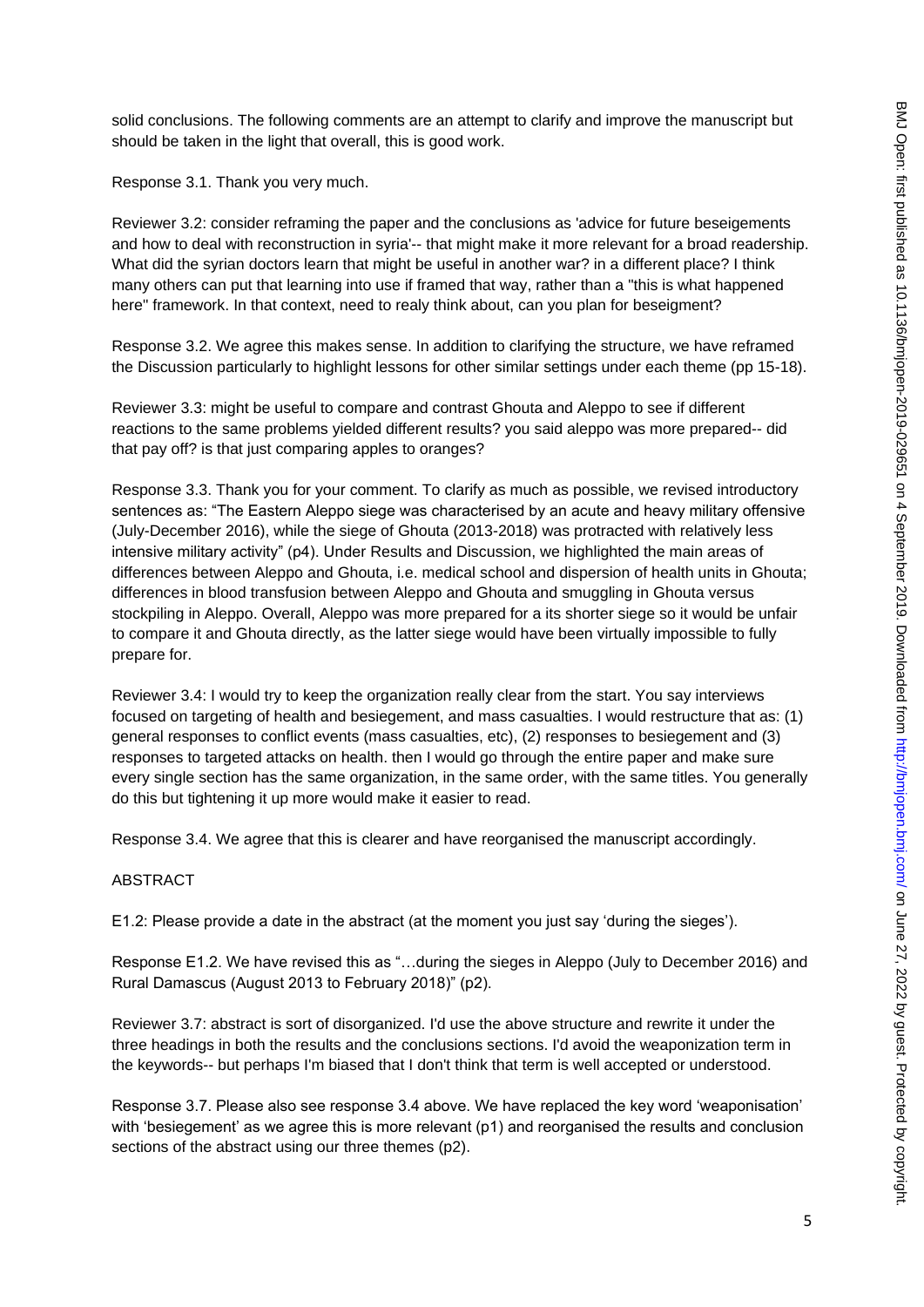## BACKGROUND

Reviewer 3.5: strongly reconsider the 'weaponization' framework. I see that you describe healthcare attacks but I'm not sure in this case, that you are proving that healthcare is being weaponized. moreover, that is not an accepted framework beyond a single paper, if I remember correctly, that defined it. Stick to the standard IHL framework and definitions.

Response 3.5. We agree that this was overemphasised and have removed the sentence and added a comment in the discussion: "Our findings are similar to those described by Fouad et al as 'weaponisation of healthcare,' the "purposeful use of violence to restrict or deny access to healthcare as a strategy of war". While the term is not widely recognised, it appears relevant to our participants' experiences." (p15)

Reviewer 3.8: you do a good job in the background defining health attacks, IHL and besiegement- nice work. The 522K people dead is a total estimate-- please highlight that these numbers are not verified or confirmed anywhere-- they are just a huge guess and could be much much higher. I might even stick with "unknown estimated dead" and avoid sticking a wrong number on it.

Response 3.8. Thanks for pointing that out. We revised this as follows: "The Syrian conflict enters its eighth year with an unknown number dead (371,122 deaths documented), 6.3 million internally displaced, and 6 million refugees in neighbouring countries."

Reviewer 3.9: for 542 attacks on health-- please qualify that as "at least 542" and that is just PHR data. other groups have different numbers, but I don't know the totals for those. again, this is not fully verified data. ITs still the fog of war....

Response 3.9. Thank you for noting this. We revised accordingly as: "For example, Physicians for Human Rights reported at least 542 attacks on 348 health facilities between March 2011 and September 2018(15), 490 committed by the Syrian regime and its allies." Indeed, those figures are only the tip of the iceberg (p3).

Reviewer 3.10: page 3, line 32-- "refrain from violence against those (PEOPLE?); page 3, line 29 and 51-- why are these quotes in italics? Page 4, line 4-5: standardize n=XX, (percentage) for all the same way

Response 3.10. To make this clearer, we added 'people' (p3), removed italics in quotes (p3-4), and unified numbers and percentage style (p4).

#### METHODS

Reviewer 2.2: Development of the topic guide: on page 5 the authors state that this was developed based on the literature and expert consultation among other sources. What literature was consulted?

Response 2.2. Thanks. Since there is limited literature on healthcare provision in such constrained settings, we primarily used grey literature and have added the following references: SAMS 2015: Slow death; MSF 2016a; MSF 2016b; Smith 2015; Fakhouri 2017 (p 5).

Reviewer 2.3: Confidentiality: on page 5 the authors state that participants were sent transcripts for further comment/feedback. Ensuring confidentiality in electronic communication is difficult - what, if any, steps were the authors able to take to address this?

Response 2.3. We agree that this is challenging. We sent anonymised transcripts using LSHTM's email accounts, which are encrypted by Microsoft office encryption. We have clarified this as: "Where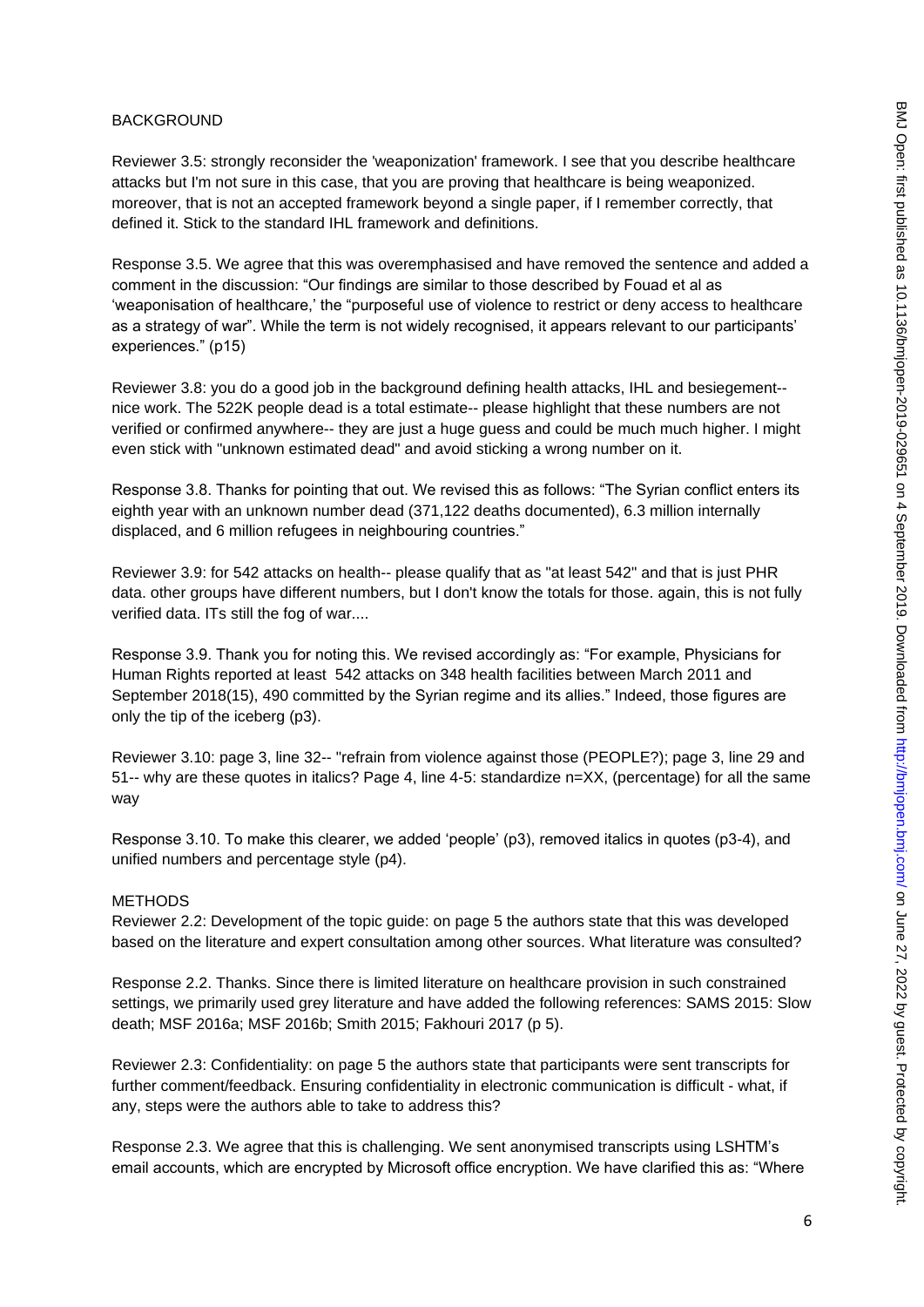possible, participants were sent their transcripts via encrypted institutional emails for further comment/correction…" (p5).

Reviewer 2.4: Coding: were interviews analysed thematically by BOTH of the interviewers, or just one? How did you ensure consistency of approach in coding between the two interviewers?

Response 2.4. We have clarified this as: "Each coded half of total transcripts and shared analysis, with NH checking consistency of coding and analysis" (p5).

Reviewer 3.11: Methods: nice work! I'm impressed you could get written consent inside beseiged Syria!

Response 3.11. Thank you. We consider this access to be one of our research team's strengths.

## RESULTS

Reviewer 2.5: Disaggregation by location: it would be interesting to know - insofar as it is possible to disclose this kind of information - how observations between participants differed across the two study locations. Were there distinctive aspects of the dynamics of siege in Aleppo and other locations that meant the reported experiences of participants were different? If so, in what ways? This matters for the recommendations.

Response R2.5. Please see Response 3.3 above (in Background). We noted differences where they emerged, but there were more similarities overall in terms of our themes.

Reviewer 3.10: page 7, line 42: dispersal is awkward. maybe "decentralization?"

Response R3.10. We agree that dispersal is a bit awkward, but it seems to be the closest English equivalent to the Arabic term used by participants. Decentralisation is perhaps more familiar as a concept but is generally about allowing decision-making at the periphery. Thus, we prefer to use 'dispersal', but will defer to Editors if they want this changed (p6).

Reviewer 3.12: page 6, line 34: :Underground working" is awkward. rephrase that. .. moving underground? underground facilities? Page 6, line 48-49-- please elaborate on this idea. ITs really interesting and needs to be thought out more-- perhaps another quote?

Response R3.12. Thanks. We have revised 'underground working' as 'working underground' and expanded the last sentence with added references as: "…working underground could increase the risk of injuries and fatalities because gases tended to settle and become more concentrated unless dispersed by air movements" (p6).

Reviewer 3.13: page 7, line 1-7-- not sure what happened to the translation but I don't understand this quote. might need ot replace it with something more understandable or retranslate it.

Response R3.13. Thanks for your comment. We have retranslated this quote as: "Managing those who come to the hospital with the patients helps to protect health-workers. So, there should be [security personnel] for the hospital in case someone, out of emotion and worries about a patient, bullied the health-worker" NA

Reviewer 3.14: generally, can you put [age, gender, speciality] for each of teh quotes?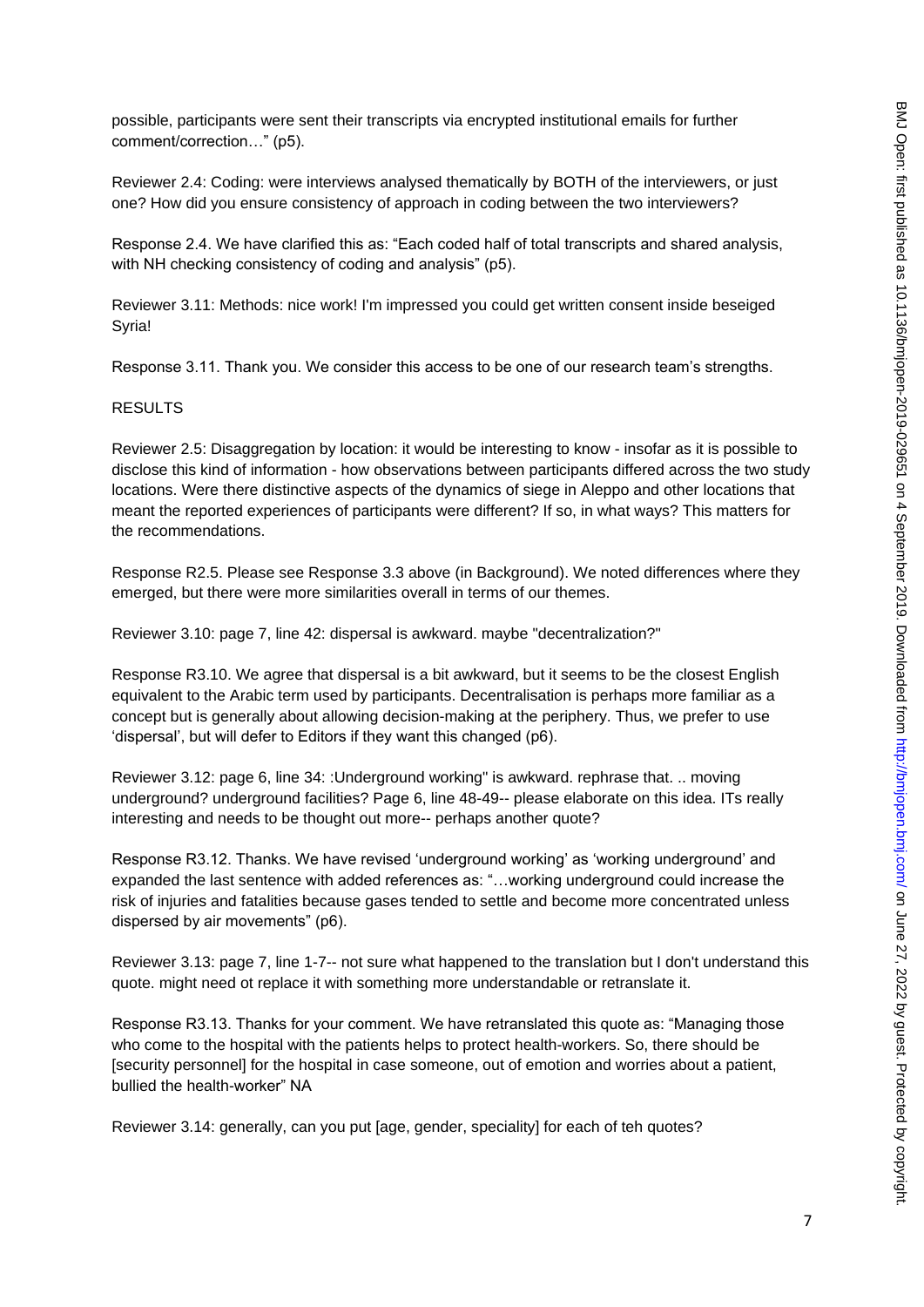Response R3.14. Thank you for your comment. Please see Response 3.6 (at the end under References and Tables/Figures). We ensured Table 1 provides basic characteristics of participants (i.e. job title, location, type of interview (p 21). As all participants were male, we did not repeat gender. We intentionally did not include information about participant age or years working to minimise the risk of potential identification, but most were aged between 25-50 years old. We can try to clarify further if Editors prefer, but did not want to repeat demographic details with each quote as this can be checked by those interested using the table.

Reviewer 3.15: pge 8, line 26: how is this triage issue different from other mass casualty events like natural disasters? It sounds pretty similar to hurricaines etc, no? maybe consider rewriting this section to focus on HOW and WHERE this conflict mass casualty is interesting and different from natural disasters or other triage events. maybe one big thing here that you mention is the ETHICS around treating people in this way-- the desperation vs. the lack of sufficient skills.... and how that can be improved?

Response R3.15. Thanks for your comment. We did not collect enough data about triage to compare differences from standard practice. However, the most interesting aspects were the ethics and that previously only emergency specialist doctors trained in triage whereas during the siege all healthworkers said it was useful to learn to implement it. We revised this as: "The triage process was new to most, as only emergency doctors were trained to use it prior to the conflict, and participants were quick to note its value for all health-workers faced with the new reality of frequent mass casualty events […] Triage also helped health-workers deal with the ethical issues around rationing care for desperate patients given the lack of sufficient resources and skills." (p 6).

In the Discussion, we revised as follows: "Despite not having needed it prior the conflict when only emergency doctors had trained in triage, besieged doctors and nurses emphasised its importance in reducing mortality and benefits of triage trainings they received, supporting the concept casualty flow in disasters proposed by Frykberg" (p 15, line 34).

Reviewer 3.16: page 10, line 50-52: this is interesting that NGOs did some decent trainings. Highlight this in the conclusions about mitigation measures.

Response R3.16. Thanks for your point. Only a couple of participants mentioned useful security/safety trainings in passing, so we have clarified this as: "Two health-workers reported some NGOs providing helpful security trainings before the siege" (p 10). In the Discussion, under primary findings, we highlighted specific NGO-organised trainings participants thought would be useful, inperson or via skype (p 16) and in the conclusion (p 17).

Reviewer 3.17: page 11, line 43-50: this quote is fantastic. really inteesting-- maybe continue to elaborate on this for future planning...

Response R3.17. This is indeed a persuasive point as to why this equipment is most useful in electricity-poor environments. We included a comment on this in the Discussion under implications (p 16).

## **DISCUSSION**

Reviewer 2.6: Protective measures: the authors identify this as a gap in the literature identified by their study but do not expand on where they think the key gaps that they have identified are (International legal instruments? Economic measures? Other approaches?). This goes to the heart of what has made some recent conflict environments - including Syria but also Yemen among others such incredibly difficult ones for health workers to operate in, but meaningful solutions are in short supply. Is there anything further the authors can add here?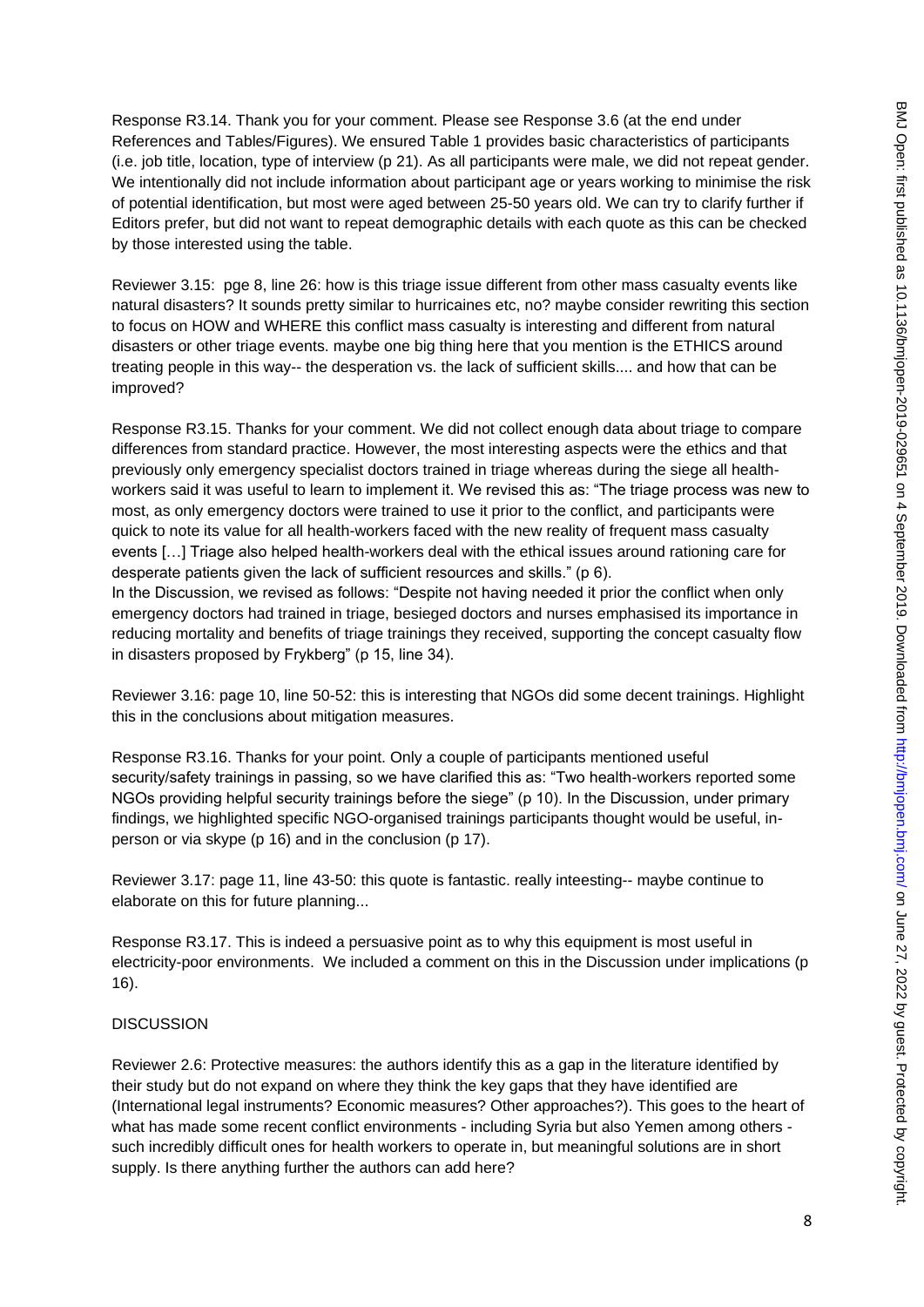Response R2.6. Thanks for your feedback. By protective measures we specifically meant operational strategies to improve the safety of health-workers operating in conflict zones. However, legal protection as established in International Humanitarian Law, is also insufficient in the literature in terms of pragmatic and case-based recommendations or enforcing IHL in the pursuit of protecting health-workers and accountability. We have clarified this as: "We found a gap in the health literature regarding evidence on operational protective measures, possibly due to the challenges in conducting such research, and more could be learnt from the military medical literature. However, literature on effective means of enforcing International Humanitarian Law and enhancing accountability was also lacking" (p 16).

Reviewer 2.7: Broader recommendations: I was not wholly clear what the authors' recommendations for improving preparedness were. There is discussion of online training for example - but what would this cover, and what evidence of effectiveness for these interventions can the authors cite (there is literature on remote training support, a lot of this from the Syria crisis although less focused on siege and the practicalities of trauma care delivery admittedly)?

Response 2.7. Thanks for your feedback. As this is exploratory qualitative research, we can't make strong recommendations. We have instead indicated lessons learned that could be useful for other settings. For example, fortification, working underground, protecting generators and other safety procedures may require technical/engineering expertise to provide in-depth specifics. We added detail on trainings recommended by participants, e.g. war injuries management, war-related trauma treatment, triage, stabilising injuries, and damage control (p 16).

Reviewer 3.18: Discussion: again, I think this needs to be slightly reorganized to fit the headings more tightly, making it easier to read. I'd also reframe this to focus on lessons learned for the future-- both in Syria and in other conflicts. In Syria-- how can there be reparations for what happened? can the docs get some therapy? can the medical school in ghouta get accreditation? funding? what mitigation measures are possible now? How are things now? where are teh doctors now and what do they need? and internationally, can beseigments be planned for? since attacks on health are frequent, perhaps they can be planned for-- what does your study say about how?

Response 3.18. We have reorganised this section to focus on lessons under each theme and respond to some of your queries. The issue of reparations is beyond the scope of this research. However, online training and some form of medical school accreditation might be feasible. Most of the doctors are now in Idlib city, though some have escaped to Turkey. Please also see Response 2.7 above.

Reviewer 3.19: Limtations: page 16, line 43: not "potential" as these were real limitations of a previously conducted study. why were women not sampled enough? may need to elaborate more on where these doctors are now and if that changes their perspectives?

Response 3.19. Thank you for your comment. To clarify further, we have added: "Relatively fewer women health-workers worked in besieged areas and those who did were less willing than their male counterparts to participate in research due to expressed concerns about safety and confidentiality. Potential means of helping address this in future research include lengthening the data collection period to allow more time to gain the confidence of potential participants, including at least one woman interviewer, and oversampling women health-workers." (p 16). Most of the doctors interviewed are now in Idleb city and some have fled to Turkey.

## REFERENCES AND TABLES/FIGURES

Editor 1.1: Do you have permission to publish figure 1 as part of your manuscript?